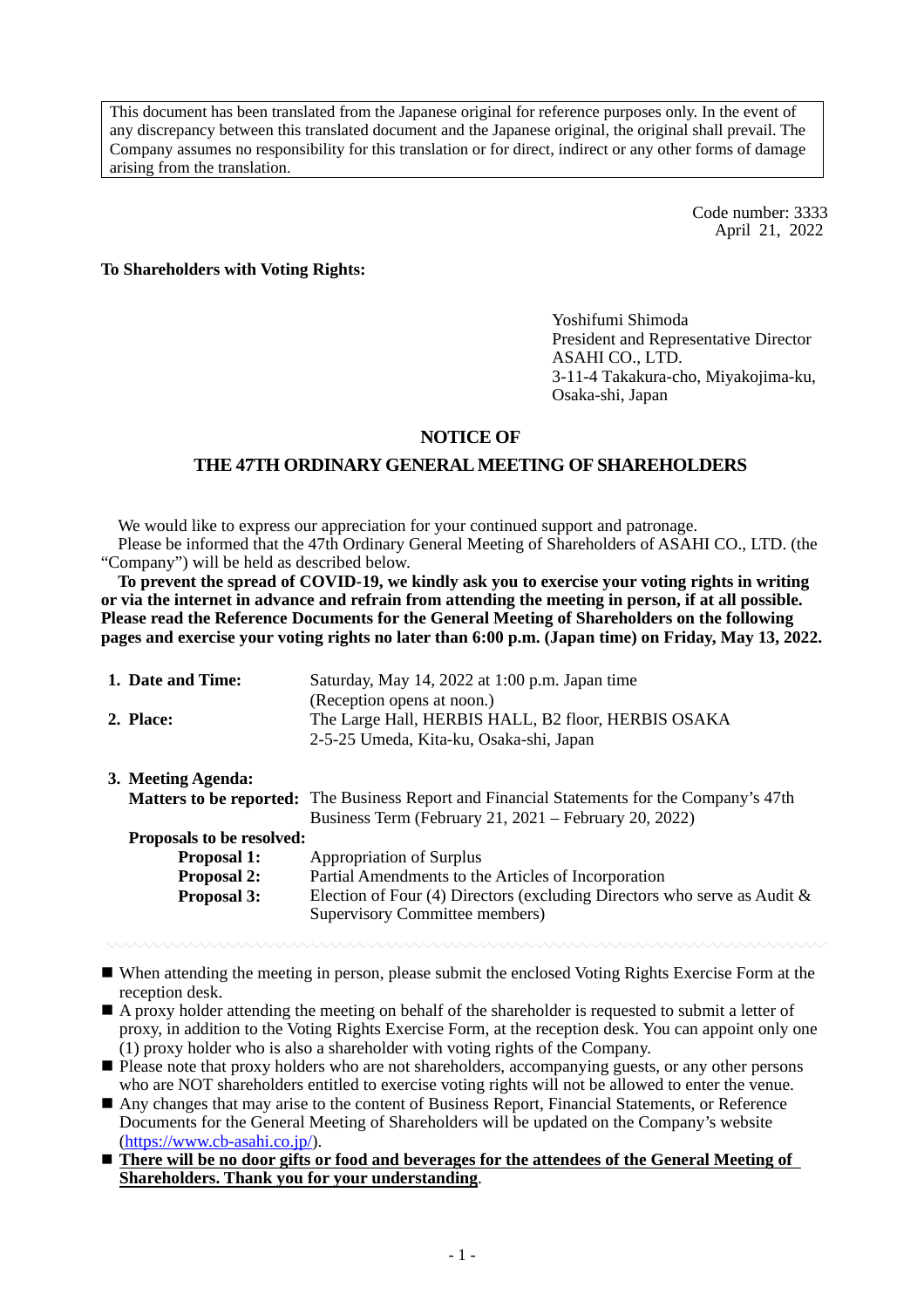# **Reference Documents for the General Meeting of Shareholders**

#### **Proposals and References**

#### **Proposal 1:** Appropriation of Surplus

The Company believes that the return of profits to shareholders is an important management issue and has adopted a basic policy for continued distribution of dividends.

In accordance with this policy, and in light of the Company's performance for the period under review and future prospects of business development, we propose the year-end dividend for the 47th business term as follows:

- 1. Matters concerning year-end dividend
	- (1) Type of dividend property

Cash

- (2) Matters concerning the allotment of dividend property to shareholders and the total amount thereof
	- Dividend per share of the Company's common stock: ¥28 Total amount: ¥734,731,592
- (3) Effective date for the distribution of surplus May 16, 2022
- 2. Other matters concerning appropriation of surplus
	- (1) Item of surplus to be increased and the amount thereof General reserve:  $\text{\$2,000,000,000}$
	- (2) Item of surplus to be decreased and the amount thereof Retained earnings brought forward:  $\text{\textdegree{42,000,000,000}}$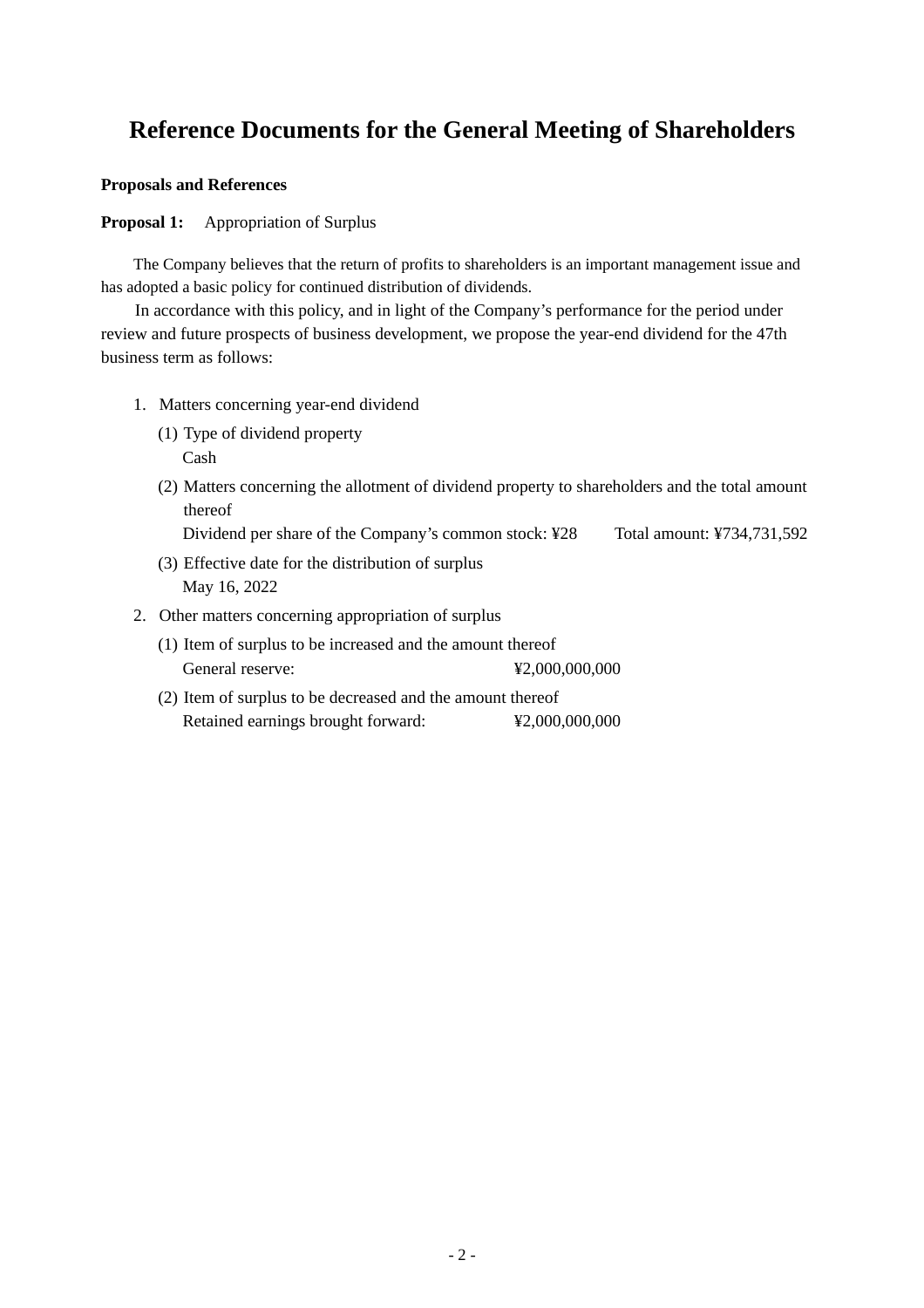### **Proposal 2:** Partial Amendments to the Articles of Incorporation

1. Reasons for the amendments of the Articles of Incorporation

The revised provisions stipulated in the proviso to Article 1 of the supplementary provisions of the Act Partially Amending the Companies Act (Act No. 70 of 2019) will take effect on September 1, 2022. Accordingly, in order to prepare for the introduction of the system for electronic provision of materials for the General Meeting of Shareholders, the Company proposes the following amendments to its Articles of Incorporation.

- (1) The proposed Article 14, paragraph 1 stipulates that information constituting the reference documents for the General Meeting of Shareholders, etc., shall be provided by electronic means.
- (2) The purpose of the proposed Article 14, paragraph 2 is to establish a provision to limit the scope of matters to be included in the paper-based materials to be delivered to shareholders upon request.
- (3) The provisions related to the internet disclosure and deemed provision of the reference documents for the General Meeting of Shareholders, etc. (Article 14 of the current Articles of Incorporation) will become unnecessary, and therefore, will be deleted.
- (4) In line with the above establishment and deletion of provisions, supplementary provisions related to the effective date, etc., will be established.

#### 2. Details of amendments

The details of the amendments are as follows:

(Amended parts are underlined.)

| <b>Current Articles of Incorporation</b>       | <b>Proposed Amendments</b> |
|------------------------------------------------|----------------------------|
| (Internet Disclosure and Deemed Provision of   | <deleted></deleted>        |
| Reference Documents for the General Meeting of |                            |
| Shareholders, Etc.)                            |                            |
| Article 14 The Company may, when convening a   |                            |
| general meeting of shareholders, deem          |                            |
| that it has provided shareholders with         |                            |
| information pertaining to matters to be        |                            |
| described or indicated in the reference        |                            |
| documents for the general meeting of           |                            |
| shareholders, business report, non-            |                            |
| consolidated financial statements, and         |                            |
| consolidated financial statements, by          |                            |
| disclosing such information through            |                            |
| the internet in accordance with the            |                            |
| provisions stipulated in the Ordinance         |                            |
| of the Ministry of Justice.                    |                            |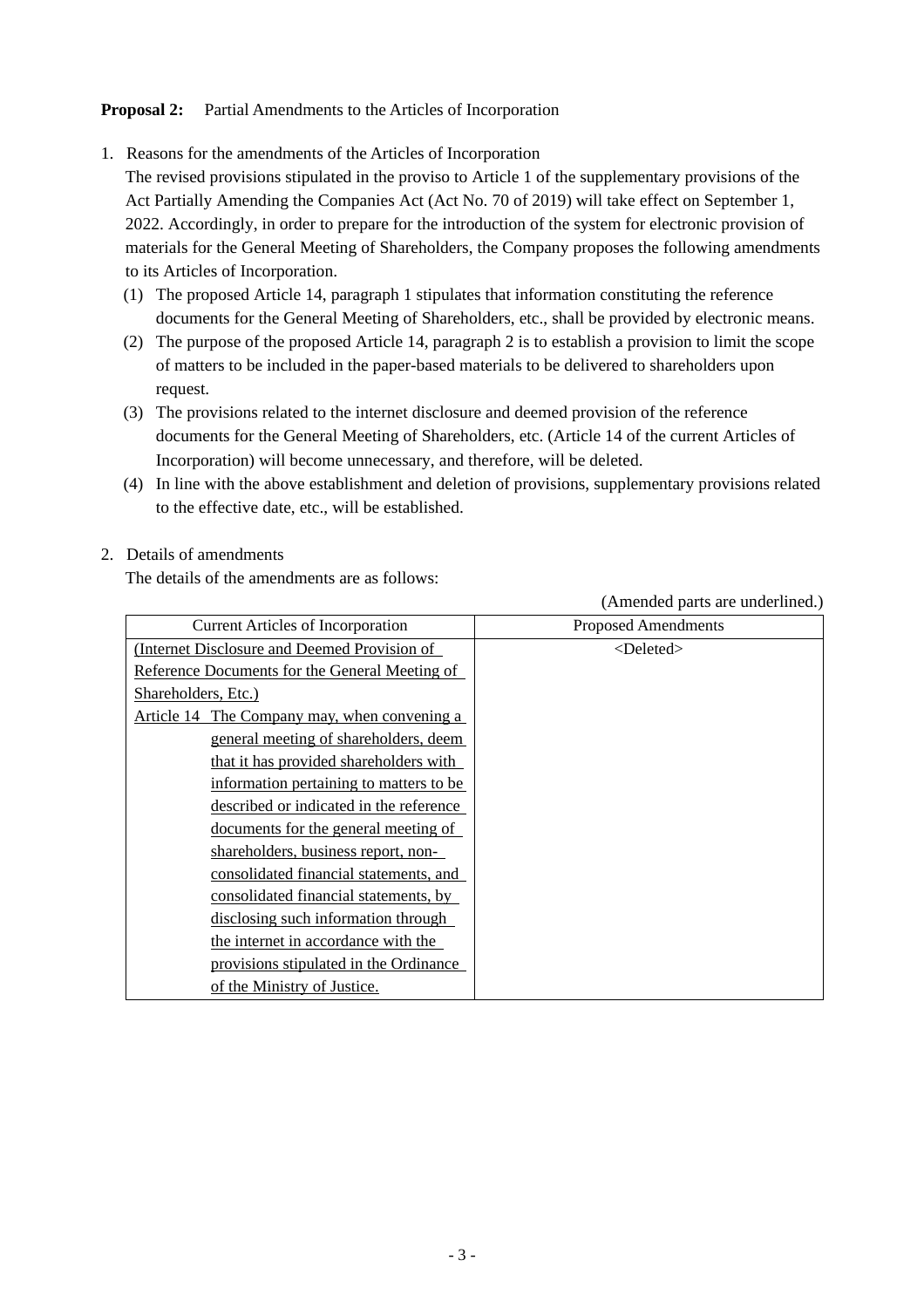| <b>Current Articles of Incorporation</b>        | <b>Proposed Amendments</b>                      |                                                |  |  |
|-------------------------------------------------|-------------------------------------------------|------------------------------------------------|--|--|
| <newly established=""></newly>                  | (Measures for Electronic Provision, Etc.)       |                                                |  |  |
|                                                 |                                                 | Article 14 The Company shall, when convening a |  |  |
|                                                 |                                                 | general meeting of shareholders,               |  |  |
|                                                 |                                                 | provide information contained in the           |  |  |
|                                                 |                                                 | reference documents for the general            |  |  |
|                                                 |                                                 | meeting of shareholders, etc. by               |  |  |
|                                                 |                                                 | electronic means as stipulated in              |  |  |
|                                                 |                                                 | Article 325-2 of the Companies Act.            |  |  |
|                                                 | 2.                                              | Among matters to be provided                   |  |  |
|                                                 |                                                 | electronically, the Company may                |  |  |
|                                                 |                                                 | choose not to include all or part of the       |  |  |
|                                                 |                                                 | matters stipulated in the Ordinance of         |  |  |
|                                                 |                                                 | the Ministry of Justice in the paper           |  |  |
|                                                 |                                                 | copy to be sent to shareholders who            |  |  |
|                                                 |                                                 | have requested it as stipulated in             |  |  |
|                                                 |                                                 | Article 325-5 of the Companies Act by          |  |  |
|                                                 |                                                 | the record date for voting rights.             |  |  |
|                                                 |                                                 |                                                |  |  |
|                                                 |                                                 |                                                |  |  |
| Supplementary provisions                        | Supplementary provisions                        |                                                |  |  |
| (Transitional Measures Concerning the Exemption | (Transitional Measures Concerning the Exemption |                                                |  |  |
| of Liability of Auditors)                       | of Liability of Auditors)                       |                                                |  |  |
|                                                 |                                                 |                                                |  |  |
| With regard to the agreement to limit           | Article 1                                       | With regard to the agreement to limit          |  |  |
| the liability for damages as stipulated         |                                                 | the liability for damages as stipulated        |  |  |
| in Article 423, paragraph 1 of the              |                                                 | in Article 423, paragraph 1 of the             |  |  |
| Companies Act pertaining to the acts            |                                                 | Companies Act pertaining to the acts           |  |  |
| of Outside Auditors (including those            |                                                 | of Outside Auditors (including those           |  |  |
| who had been Outside Auditors) prior            |                                                 | who had been Outside Auditors) prior           |  |  |
| to the conclusion of the 46th Ordinary          |                                                 | to the conclusion of the 46th Ordinary         |  |  |
| General Meeting of Shareholders shall           |                                                 | General Meeting of Shareholders shall          |  |  |
| be subject to the provisions of Article         |                                                 | be subject to the provisions of Article        |  |  |
| 41 of the Articles of Incorporation             |                                                 | 41 of the Articles of Incorporation            |  |  |
| before amendment by resolution of the           |                                                 | before amendment by resolution of the          |  |  |
| 46th Ordinary General Meeting of                |                                                 | 46th Ordinary General Meeting of               |  |  |
| Shareholders.                                   |                                                 | Shareholders.                                  |  |  |
|                                                 |                                                 |                                                |  |  |
|                                                 |                                                 |                                                |  |  |
|                                                 |                                                 |                                                |  |  |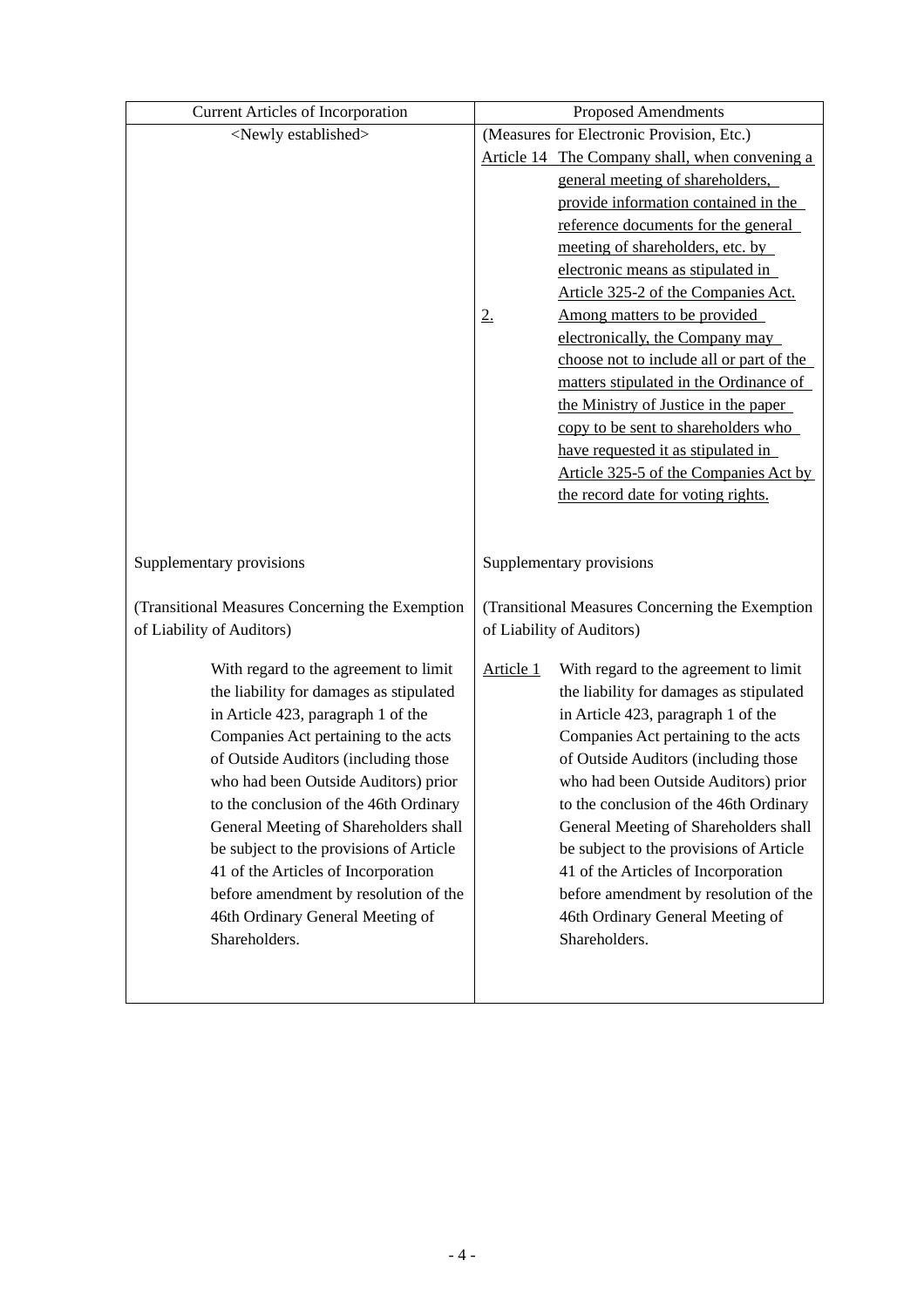| <b>Current Articles of Incorporation</b> | <b>Proposed Amendments</b> |                                                  |  |
|------------------------------------------|----------------------------|--------------------------------------------------|--|
| <newly established=""></newly>           |                            | (Transitional Measures Concerning the Electronic |  |
|                                          |                            | Provision of Materials for the General           |  |
|                                          |                            | Meeting of Shareholders                          |  |
|                                          | Article 2                  | The deletion of Article 14 (Internet             |  |
|                                          |                            | Disclosure and Deemed Provision of               |  |
|                                          |                            | Reference Documents for the General              |  |
|                                          |                            | Meeting of Shareholders, Etc.) of the            |  |
|                                          |                            | current Articles of Incorporation and            |  |
|                                          |                            | the new establishment of the proposed            |  |
|                                          |                            | <b>Article 14 (Measures for Electronic</b>       |  |
|                                          |                            | Provision, Etc.) shall take effect on            |  |
|                                          |                            | September 1, 2022.                               |  |
|                                          | 2.                         | Notwithstanding the provision of the             |  |
|                                          |                            | preceding paragraph, Article 14                  |  |
|                                          |                            | (Internet Disclosure and Deemed                  |  |
|                                          |                            | Provision of Reference Documents for             |  |
|                                          |                            | the General Meeting of Shareholders,             |  |
|                                          |                            | Etc.) of the current Articles of                 |  |
|                                          |                            | Incorporation shall remain in force              |  |
|                                          |                            | with respect to a general meeting of             |  |
|                                          |                            | shareholders to be held on or before             |  |
|                                          |                            | February 28, 2023.                               |  |
|                                          | <u>3.</u>                  | This Article shall be deleted on March           |  |
|                                          |                            | 1, 2023 or after the lapse of three              |  |
|                                          |                            | months from the date of the general              |  |
|                                          |                            | meeting of shareholders set forth in             |  |
|                                          |                            | the preceding paragraph, whichever is            |  |
|                                          |                            | later.                                           |  |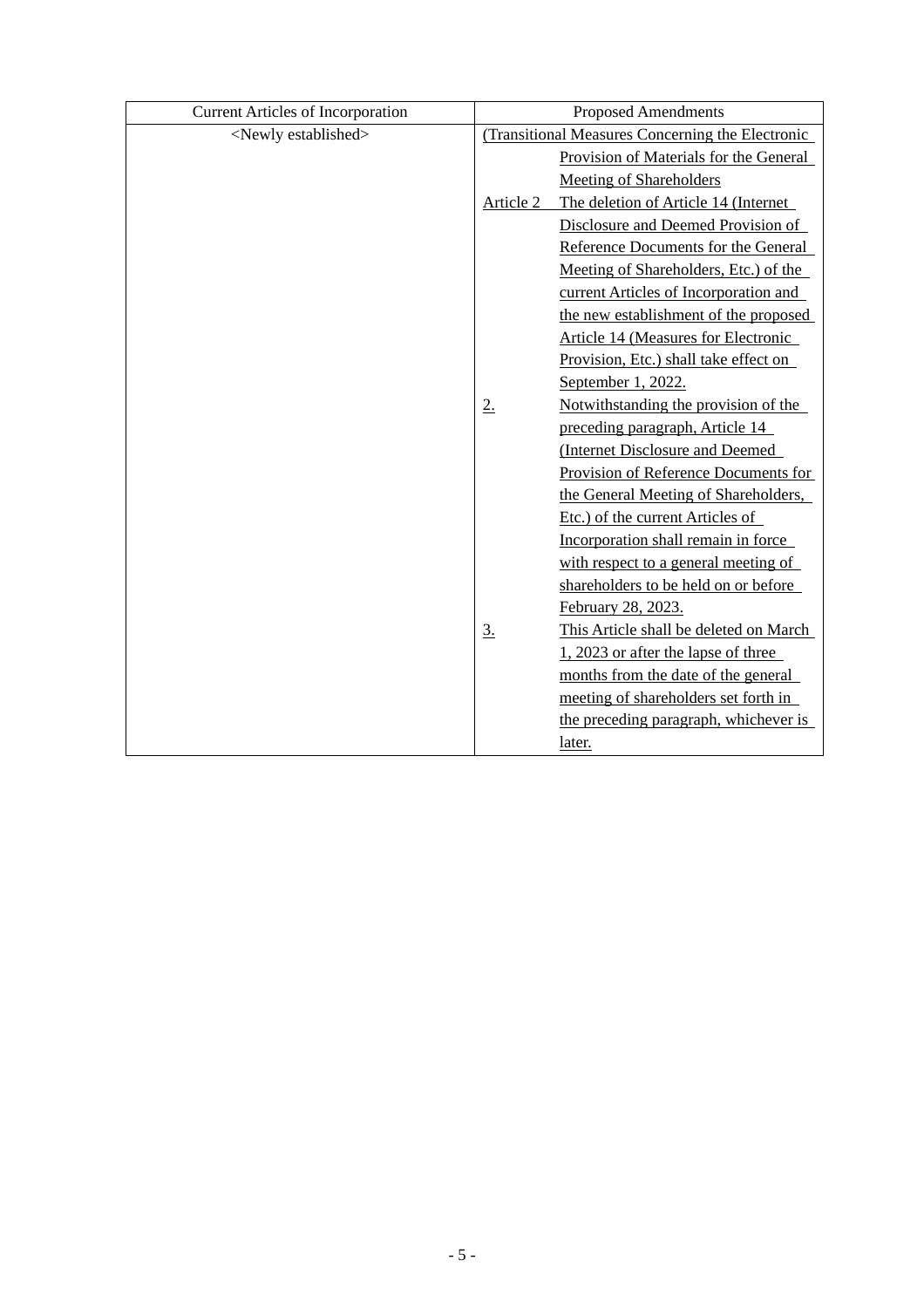#### **Proposal 3:** Election of Four (4) Directors (excluding Directors who serve as Audit & Supervisory Committee members)

The terms of office of all four (4) Directors (excluding Directors who serve as Audit & Supervisory Committee members; hereinafter the same shall apply in this Proposal) will expire at the conclusion of this General Meeting of Shareholders.

Therefore, we propose that four (4) Directors be elected.

This proposal has been prepared after deliberation of the Nomination  $\&$  Remuneration Advisory Committee, a majority of whose members are independent outside officers.

With regard to this Proposal, the Audit & Supervisory Committee of the Company has concluded that all candidates are qualified to serve as Directors.

| No. | Name<br>(Date of birth)              | Career summary, positions, responsibilities,<br>and significant concurrent positions                                                                                                                                                                                                                                                                                                                                                                                                                                                                    |                                                                                                                                                                                                                                                                                                                                                                                                                                               | Number of shares<br>of the Company<br>held |  |  |
|-----|--------------------------------------|---------------------------------------------------------------------------------------------------------------------------------------------------------------------------------------------------------------------------------------------------------------------------------------------------------------------------------------------------------------------------------------------------------------------------------------------------------------------------------------------------------------------------------------------------------|-----------------------------------------------------------------------------------------------------------------------------------------------------------------------------------------------------------------------------------------------------------------------------------------------------------------------------------------------------------------------------------------------------------------------------------------------|--------------------------------------------|--|--|
| 1   | Yoshifumi Shimoda<br>(March 2, 1971) | April 1994<br>January 1999<br>May 2006<br>February 2008<br>May 2008<br>May 2012<br>[Significant concurrent positions]<br>Bicycle Trading Co., Ltd.                                                                                                                                                                                                                                                                                                                                                                                                      | Joined the Company<br>Product Department Manager of the Company<br>Director and Manager, Product Department of<br>the Company<br>Director; Manager, Product Headquarters; and<br>Manager, Product Department of the Company<br>Senior Managing Director and Manager,<br>Product Headquarters of the Company<br>President and Representative Director of the<br>Company (current)<br>Executive Director and General Manager at Asahi (Beijing) | 3,216,341                                  |  |  |
|     |                                      | [Reason for nomination as candidate for Director]<br>Since taking office as President and Representative Director of the Company in<br>May 2012, Mr. Yoshifumi Shimoda has been providing strong leadership in<br>directing the management in order to achieve the Group's strategies aimed at<br>growing its business and increasing corporate value. We have nominated him as a<br>candidate for Director based on comprehensive consideration of his achievements<br>during his term of office and his insights and abilities in overall management. |                                                                                                                                                                                                                                                                                                                                                                                                                                               |                                            |  |  |

The candidates are as follows: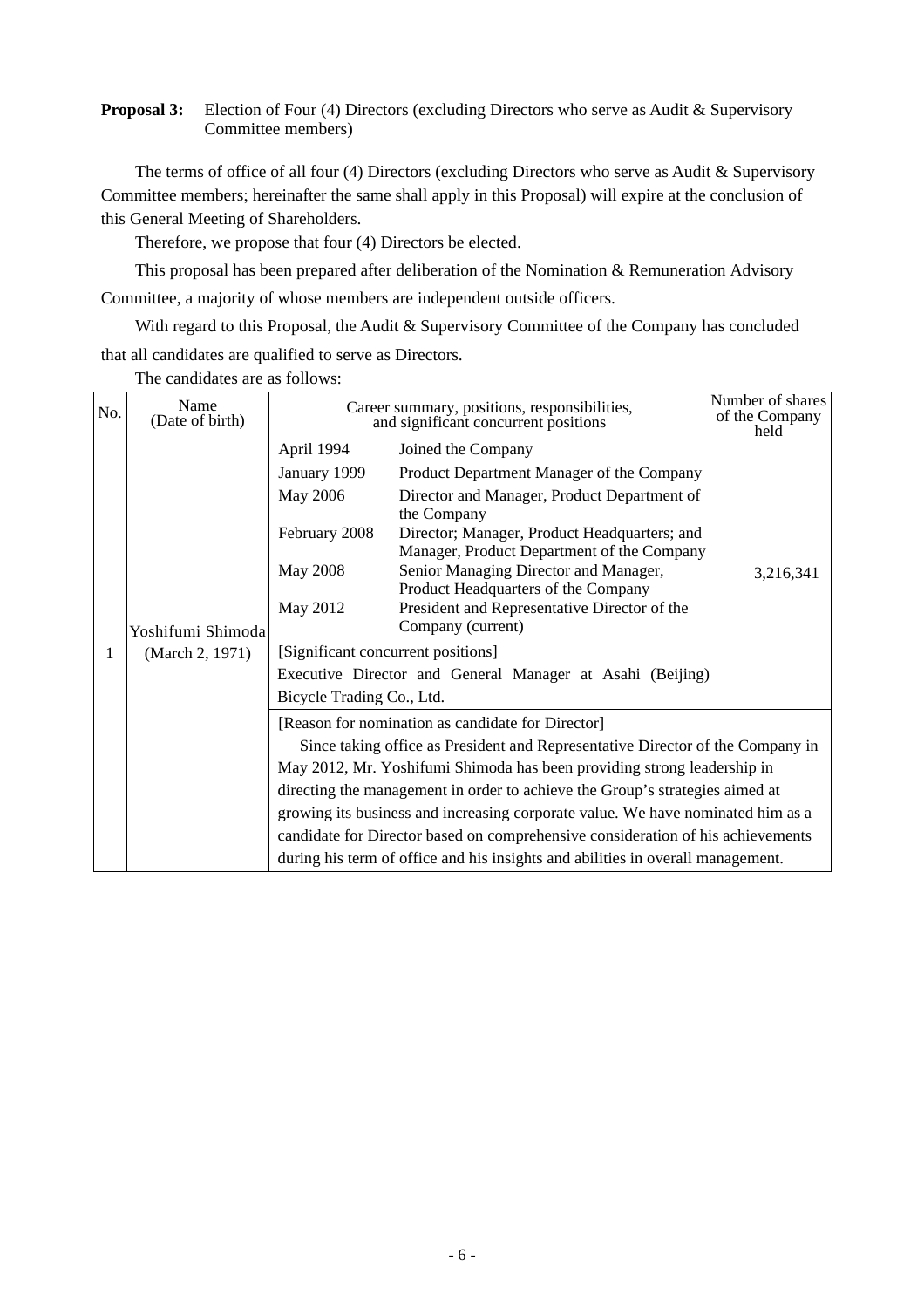| No.                                           | Name<br>(Date of birth)              |                                                                               | Career summary, positions, responsibilities,<br>and significant concurrent positions                                                                                                                                       | Number of shares<br>of the Company<br>held |  |  |  |  |
|-----------------------------------------------|--------------------------------------|-------------------------------------------------------------------------------|----------------------------------------------------------------------------------------------------------------------------------------------------------------------------------------------------------------------------|--------------------------------------------|--|--|--|--|
|                                               |                                      | April 1982                                                                    | Joined Bridgestone Corporation                                                                                                                                                                                             |                                            |  |  |  |  |
|                                               |                                      | September 2012<br>September 2014                                              | Vice President and Officer, Performance Film<br>and Electro-Material Business Division at<br><b>Bridgestone Corporation</b><br>Vice President and Senior Officer Responsible<br>for Chemical Business and Chemical Product |                                            |  |  |  |  |
|                                               |                                      | <b>July 2018</b>                                                              | Sales at Bridgestone Corporation<br><b>Executive Vice President and Representative</b><br>Board Member at Bridgestone Cycle<br>Corporation (transferred)                                                                   |                                            |  |  |  |  |
|                                               |                                      | October 2018                                                                  | Representative Director at Bridgestone Cycle<br>Corporation                                                                                                                                                                |                                            |  |  |  |  |
|                                               |                                      | January 2019                                                                  | Representative Director at Bridgestone Cycle<br>Corporation; and CEO and Representative<br>Executive Officer at Bridgestone Sports Co.,<br>Ltd.                                                                            |                                            |  |  |  |  |
| $\overline{2}$                                | Motoi Mochizuki<br>(January 8, 1960) | September 2019                                                                | Representative Director and Chairman of the<br>Board at Bridgestone Cycle Corporation; and<br>CEO and Representative Executive Officer at<br>Bridgestone Sports Co., Ltd.                                                  |                                            |  |  |  |  |
|                                               |                                      | <b>June 2020</b>                                                              | Chairman of the Board at Bridgestone Cycle<br>Corporation (retired)                                                                                                                                                        |                                            |  |  |  |  |
|                                               |                                      | <b>July 2020</b>                                                              | Part-Time Advisor at Bridgestone Sports Co.,<br>Ltd.                                                                                                                                                                       |                                            |  |  |  |  |
|                                               |                                      | May 2021                                                                      | Joined the Company as Executive Vice<br>President in charge of business promotion<br>(current)                                                                                                                             |                                            |  |  |  |  |
|                                               |                                      | [Reason for nomination as candidate for Director]                             |                                                                                                                                                                                                                            |                                            |  |  |  |  |
|                                               |                                      | Mr. Motoi Mochizuki has deep insight as a corporate manager, having served    |                                                                                                                                                                                                                            |                                            |  |  |  |  |
|                                               |                                      |                                                                               | as representative director at other companies, and is also well versed in our                                                                                                                                              |                                            |  |  |  |  |
|                                               |                                      |                                                                               | industry. He has been serving as Executive Vice President of the Company since                                                                                                                                             |                                            |  |  |  |  |
|                                               |                                      |                                                                               | May 2021. We have nominated him as a candidate for Director based on                                                                                                                                                       |                                            |  |  |  |  |
|                                               |                                      |                                                                               | comprehensive consideration of such extensive experience and his insights and                                                                                                                                              |                                            |  |  |  |  |
|                                               |                                      | abilities in overall management.                                              |                                                                                                                                                                                                                            |                                            |  |  |  |  |
|                                               |                                      | January 2009                                                                  | Joined the Company as Manager, General<br><b>Affairs Department</b>                                                                                                                                                        |                                            |  |  |  |  |
|                                               |                                      | <b>May 2010</b>                                                               | Director and Manager, General Affairs<br>Department of the Company                                                                                                                                                         |                                            |  |  |  |  |
|                                               |                                      | May 2020                                                                      | Director in charge of general affairs and<br>human resources divisions of the Company                                                                                                                                      | 2,000                                      |  |  |  |  |
| 3                                             | Shiro Nishioka<br>(February 7, 1962) | May 2021                                                                      | Director in charge of corporate governance,<br>legal affairs and human resources of the<br>Company (current)                                                                                                               |                                            |  |  |  |  |
|                                               |                                      |                                                                               | [Reason for nomination as candidate for Director]                                                                                                                                                                          |                                            |  |  |  |  |
|                                               |                                      |                                                                               | Mr. Shiro Nishioka has worked for many years in administrative divisions, mainly                                                                                                                                           |                                            |  |  |  |  |
|                                               |                                      |                                                                               | in the fields of general affairs, legal affairs and human resources. He has been                                                                                                                                           |                                            |  |  |  |  |
|                                               |                                      |                                                                               | serving as a Director of the Company since May 2010. We have nominated him as                                                                                                                                              |                                            |  |  |  |  |
|                                               |                                      | a candidate for Director based on comprehensive consideration of his in-depth |                                                                                                                                                                                                                            |                                            |  |  |  |  |
|                                               |                                      |                                                                               | knowledge covering entire administrative divisions, extensive experience as well as                                                                                                                                        |                                            |  |  |  |  |
| insights and abilities in overall management. |                                      |                                                                               |                                                                                                                                                                                                                            |                                            |  |  |  |  |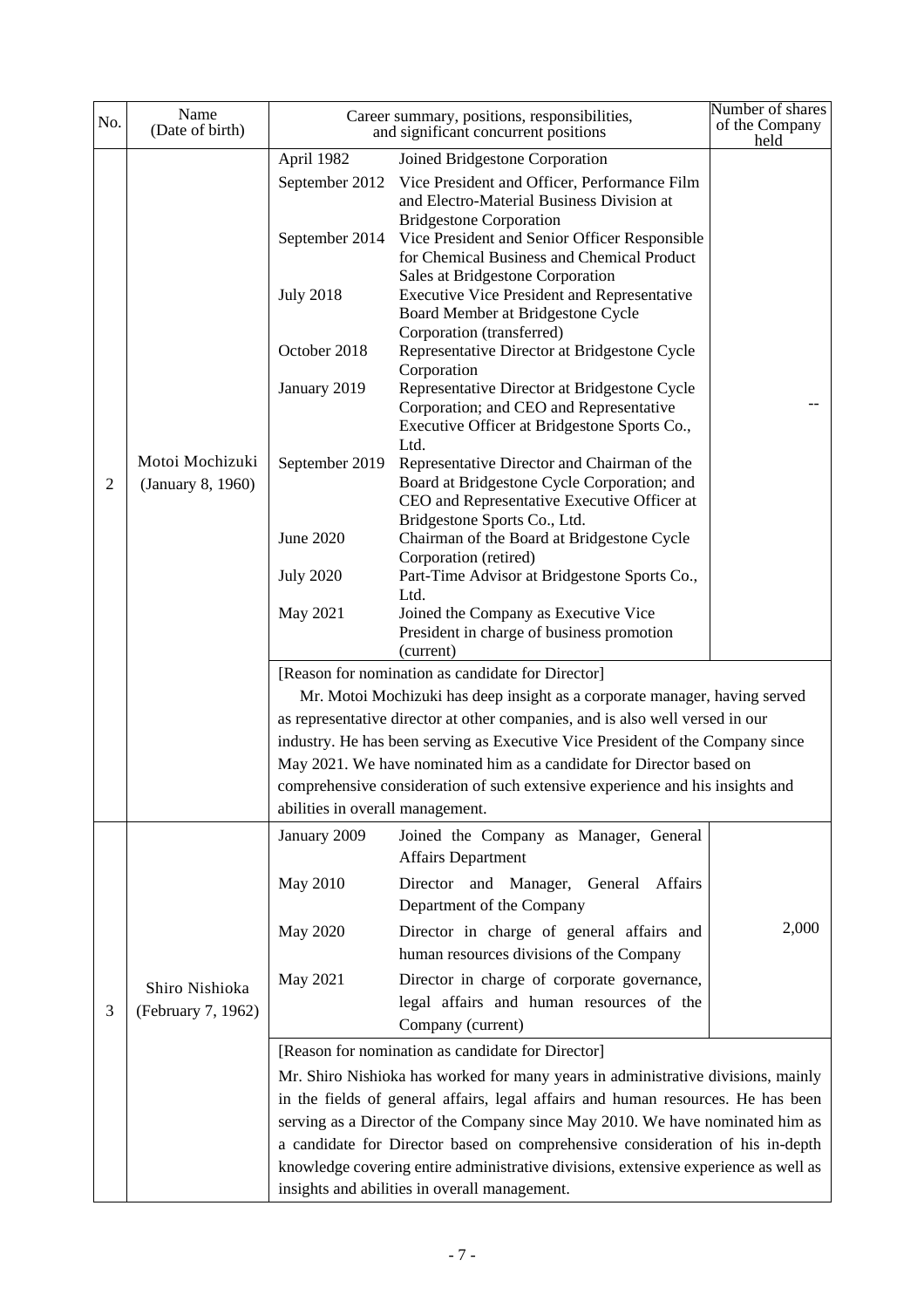| No. | Name<br>(Date of birth)          | Career summary, positions, responsibilities,<br>and significant concurrent positions                                | Number of shares<br>of the Company<br>held                                                                                                                                                                                                                                                                                                                                                                                                                                                                                                                                                                               |  |
|-----|----------------------------------|---------------------------------------------------------------------------------------------------------------------|--------------------------------------------------------------------------------------------------------------------------------------------------------------------------------------------------------------------------------------------------------------------------------------------------------------------------------------------------------------------------------------------------------------------------------------------------------------------------------------------------------------------------------------------------------------------------------------------------------------------------|--|
| 4   | Shigeru Mori<br>(April 11, 1959) | April 1983<br>February 2002<br>June 2004<br>November 2008<br>June 2011<br>August 2016<br>September 2020<br>May 2021 | Joined Sumitomo Metal Industries, Ltd.<br>(currently Nippon Steel Corporation)<br>Joined FirstServer, Inc. (currently IDC<br>Frontier Inc.)<br>Director and Manager, Administrative<br>Department at FirstServer, Inc.<br>Joined Sumitomo Machinery Corporation<br>(currently BENKAN KIKOH Corporation)<br>Director and Manager, Administrative<br>Department at Sumitomo Machinery<br>Corporation<br>Executive Officer at Sumitomo Machinery<br>Corporation<br>Joined the Company as Assistant Manager,<br><b>Accounting Department</b><br>Director in charge of accounting, finance and<br>IR of the Company (current) |  |
|     |                                  |                                                                                                                     | [Reason for nomination as candidate for Director]<br>Mr. Shigeru Mori has high expertise in the fields of accounting and finance,<br>having served as director at other companies. He has been serving as a Director of<br>the Company since May 2021. We have nominated him as a candidate for Director<br>based on comprehensive consideration of such extensive experience and his<br>insights and abilities in overall management.                                                                                                                                                                                   |  |

Notes: 1. There is no special interest between the Company and each candidate.

- 2. Asahi (Beijing) Bicycle Trading Co., Ltd. is a subsidiary of the Company established in March 2010 as a wholly-owned foreign enterprise of the People's Republic of China.
- 3. The Company has entered into a directors and officers liability insurance (hereinafter, "D&O Insurance") agreement with an insurance company. The D&O Insurance shall cover damage caused as a result of any of the Directors assuming liability for damages attributable to their duties (excluding those that fall within the exemptions stipulated in the insurance agreement). Premiums for the D&O Insurance are fully paid by the Company. If each candidate is elected and assumes the office of Director, all the Directors will be insured under the D&O Insurance. The term of the D&O Insurance is one (1) year, and the Company intends to renew the agreement with the same terms and conditions at the time of next renewal.
- 4. The policies and procedures for nominating candidates for Directors (excluding Directors who serve as Audit & Supervisory Committee members) are proposed to and decided upon by the Board of Directors after deliberation at the Nomination & Remuneration Advisory Committee, a majority of whose members are independent outside officers, based on the assumption that the candidates are well versed in the Company's business and duties and possess sufficient knowledge, experience and ability.